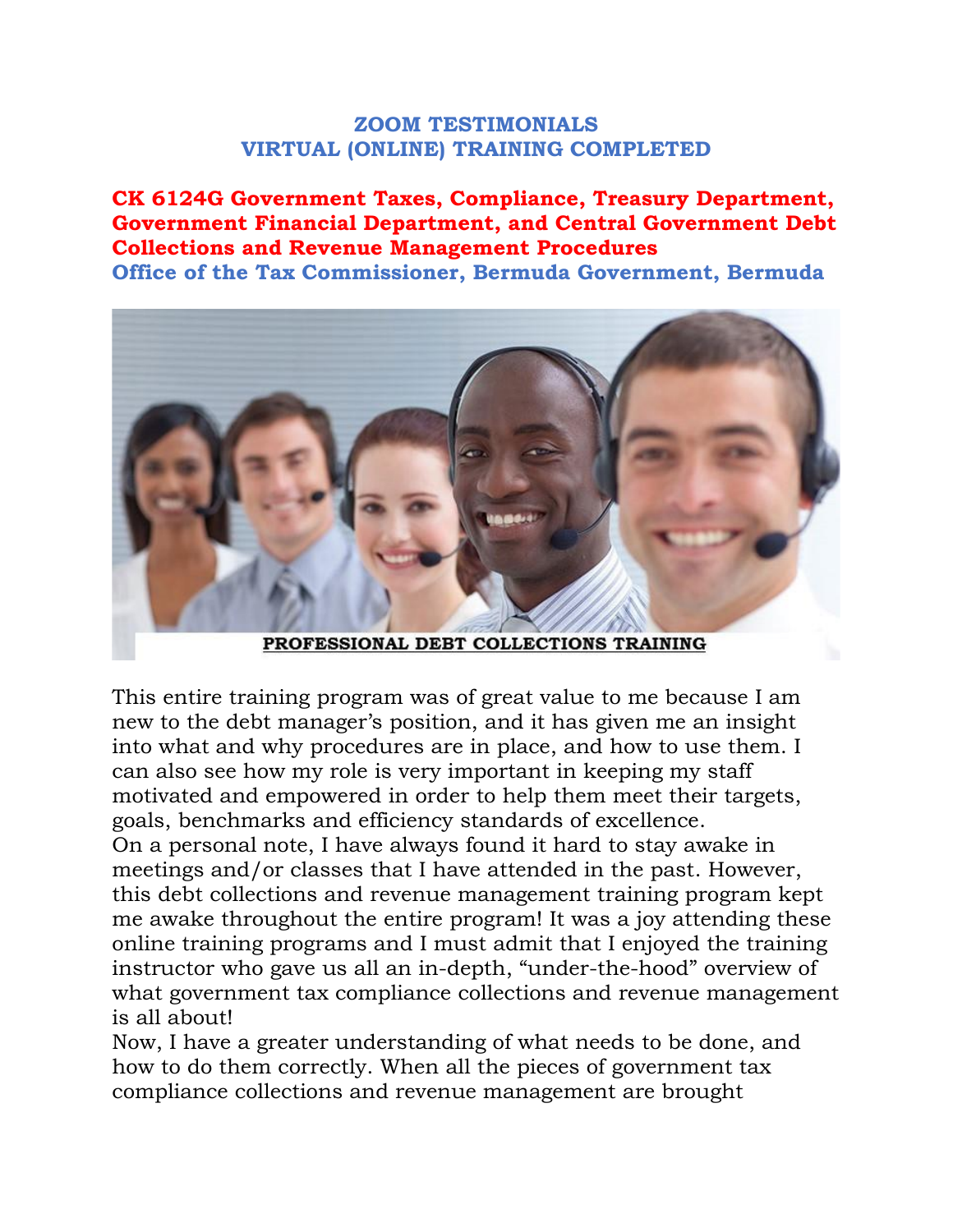together, I can see where each person in the department can increase productivity, and enhance efficiency to meet the goals and objectives of our department, the Office of the Bermuda Tax Commissioner, as well as the organization in general.

## **Patrice Amey, Acting Debt Manager, Office of the Tax Commissioner, Bermuda Government, Bermuda**

Although most of the program was beneficial to me, if I were to choose, I would have to say that to be an effective debt collector, manager, or supervisor, the company or the tax department, should have a very good debt collections software system in place. This training program will improve my effectiveness when dealing with our taxpayers or clients in Bermuda. It has taught me how to deal effectively with difficult clients; it has taught me how to be a better listener, and it has taught me to be nonjudgmental about debtors in general.

The instructor was awesome, extremely knowledgeable, and enjoyable to listen to. I don't believe any other instructor could have done a better job!

I would most definitely attend further training with this instructor. He had my attention and participation in each class. I really looked forward to attending each class session!

## **Donna Campbell, Debt Collector, Office of the Tax Commissioner, Bermuda Government, Bermuda**

I learned a lot from this five-day government tax compliance, debt collections, and revenue training program. For example, 1) the importance of having a robust and innovative debt collections software system in place; 2) the various types of strategic collection letters that I will have at my disposal, and 3) the ways that I can negotiate with our taxpayers in Bermuda, and offer them various options to repay their delinquent debts. In this debt collections and revenue management training, I learned, it is never always easy or pleasant during negotiations.

This program was timely and well-structured to achieve the goals and objectives of the Office of the Tax Commissioner, Government of Bermuda. The training instructor is extremely knowledgeable and has a great sense of humor, and I would certainly attend other programs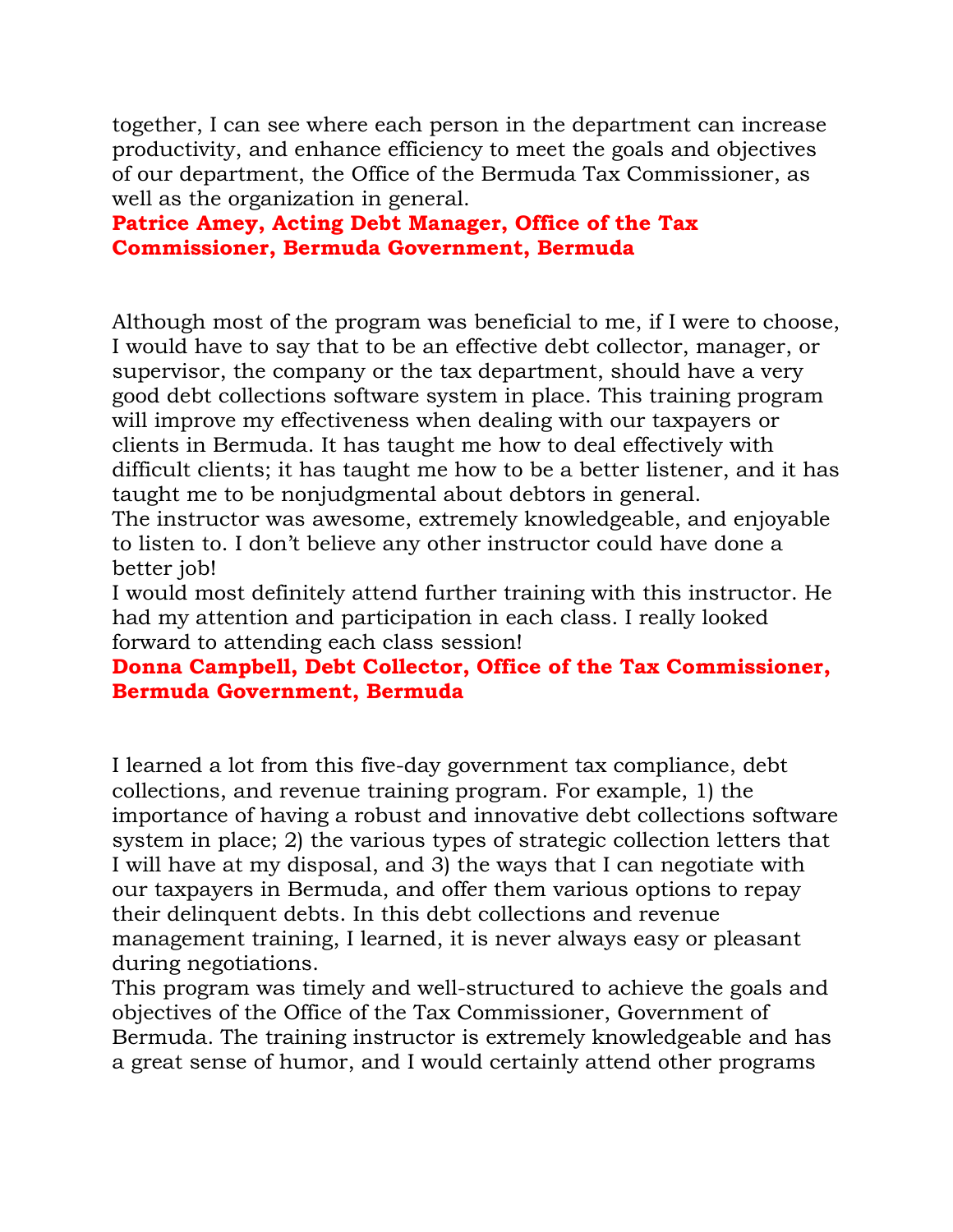that this instructor facilitates as it was never a dull or boring moment over the five days!

**Zena Tamara Simons, Debt Collector, Office of the Tax Commissioner, Bermuda Government, Bermuda**

This was an excellent training program that all debt collectors managers and supervisors could benefit from.

After my attendance at this government tax compliance collections and revenue management training, I will be able to work more efficiently and effectively and offer excellent customer service both internally and externally.

The Office of the Tax Commissioner of Bermuda is a productivitydriven department that relies on debt collectors and other staff members to collect revenues from various sectors of Bermuda. This was an excellent training program taught by Mr. Nethersole, who is an outstanding facilitator. He kept us very involved in discussions. Mr. Nethersole's teaching style/methods are professional and engaging. I would most certainly attend any other training he facilitates.

I have now gained a much better understanding of government tax compliance collections and revenue management 'blueprint" procedures and innovative strategic knowledge. This knowledge will enable me to perform my job more efficiently and effectively. This will also help to reduce our delinquent accounts from our taxpayers in Bermuda.

# **Winsome Burt, Debt Collector, Office of the Tax Commissioner, Bermuda Government, Bermuda**

This government tax compliance collections and revenue management training program, explained in detail, the things I expected. I appreciated that the classes were not drawn out and boring. The training instructor conducted each session in an interesting and professional manner.

### **Jennifer B. Simmons, Debt Collector, Office of the Tax Commissioner, Bermuda Government, Bermuda**